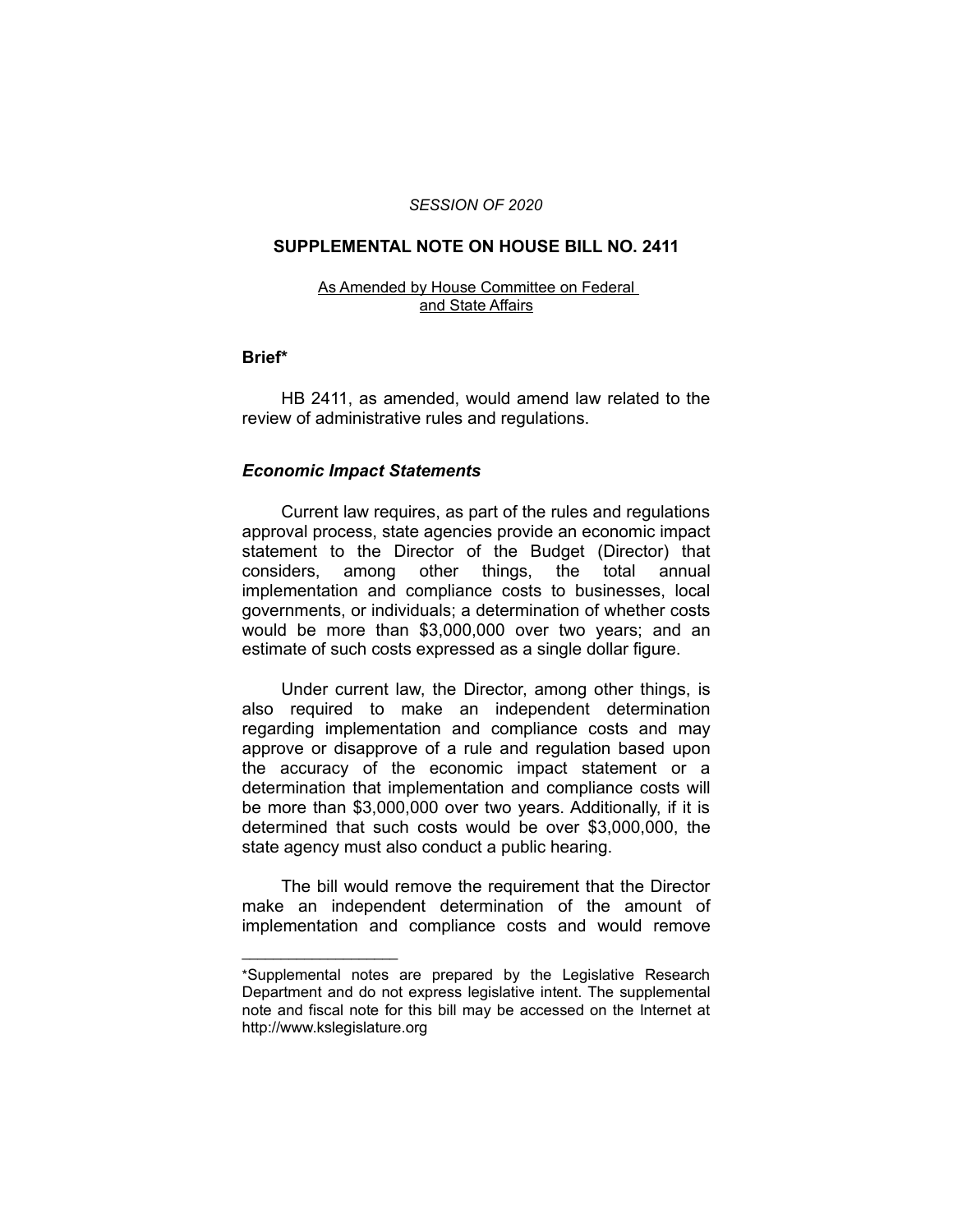provisions requiring the Director to approve all rules and regulations, and would specify the Director would not be required to review or approve rules and regulations if the submitting agency would not result in costs of more than \$3,000,000 over two years. Agencies would still be required to provide the Director with a copy of the economic impact statement for every rule and regulation submitted for approval.

The bill would also specify that the implementation and compliance costs would be those costs reasonably expected to be incurred and shall be separately identified for the affected businesses, local government units, and members of the public. The bill would further specify that in its determination of costs, the agency should not account for any actual or estimated cost savings realized by those entities.

The bill would further state, if a state agency is proposing a rule and regulation because of a federal mandate, the state agency would be required to provide an economic impact statement, but the Director would not be required to review or approve the proposed rule and regulation, regardless of estimated implementation and compliance costs. The bill would specify, for rules and regulations proposed due to a federal mandate, compliance costs would be calculated from the effective date of the rule and regulation.

# *Order of Review of Proposed Rules and Regulations*

The bill would amend the order of submission to require state agencies send proposed rules and regulations to the Secretary of Administration and Attorney General before submission to the Director of the Budget. Current law requires proposed rules and regulations be submitted to the Director of the Budget before being submitted to the Secretary of Administration and Attorney General.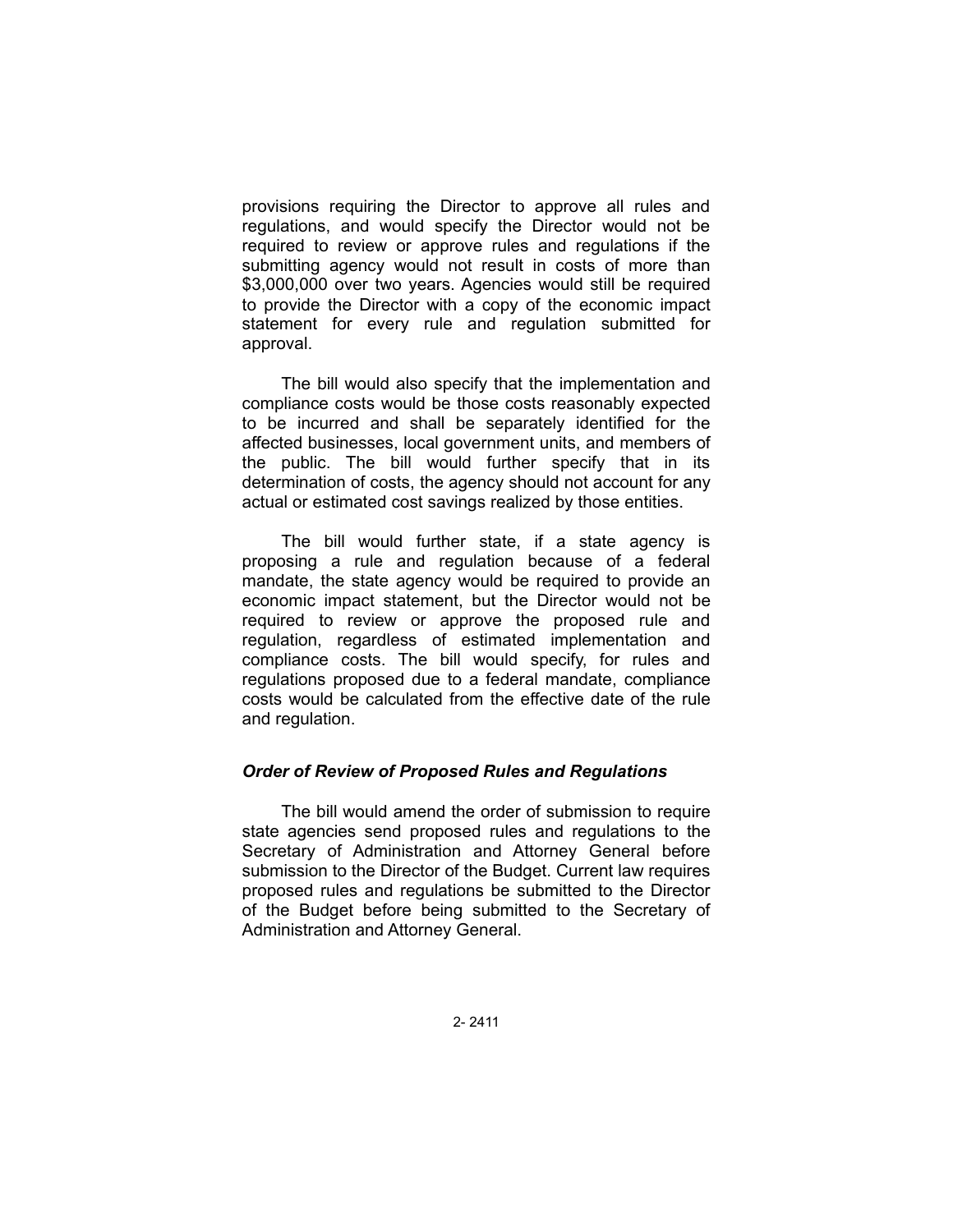The bill would be in effect upon publication in the *Kansas Register.*

### **Background**

The bill was introduced on March 25, 2019, by the House Committee on Federal and State affairs at the request of Representative Highland.

In the House Committee hearing on January 23, 2020, Representatives Highland and Carmichael; the Director of the Budget; and a representative of the Kansas Department of Wildlife, Parks and Tourism testified in support of the bill. Proponents indicated the bill would help streamline the rules and regulations approval process and would lighten the administrative workload of the Director of the Budget, as most rules and regulations submitted estimated costs well below the \$3,000,000 threshold in statute.

Neutral testimony was provided by representatives of the Kansas Chamber of Commerce, the Kansas Cooperative Council, and the Kansas Grain and Feed Association. Written-only neutral testimony was provided by the Kansas Soybean Association.

The House Committee amended the bill by inserting provisions related to cost savings, amending the agency review order of proposed rules and regulations, and changing the effective date of the bill.

According to the fiscal note prepared by the Division of the Budget on the bill, as introduced, the Secretary of State and Department of Administration indicate enactment of the bill would not increase or decrease agency expenditures or revenues and the requirements of the bill could be met within existing resources. The Director of the Budget states the changes in the bill will allow the agency to maintain its current resource budget and if the bill is not enacted, the Division of the Budget will have to request supplemental funding for FY